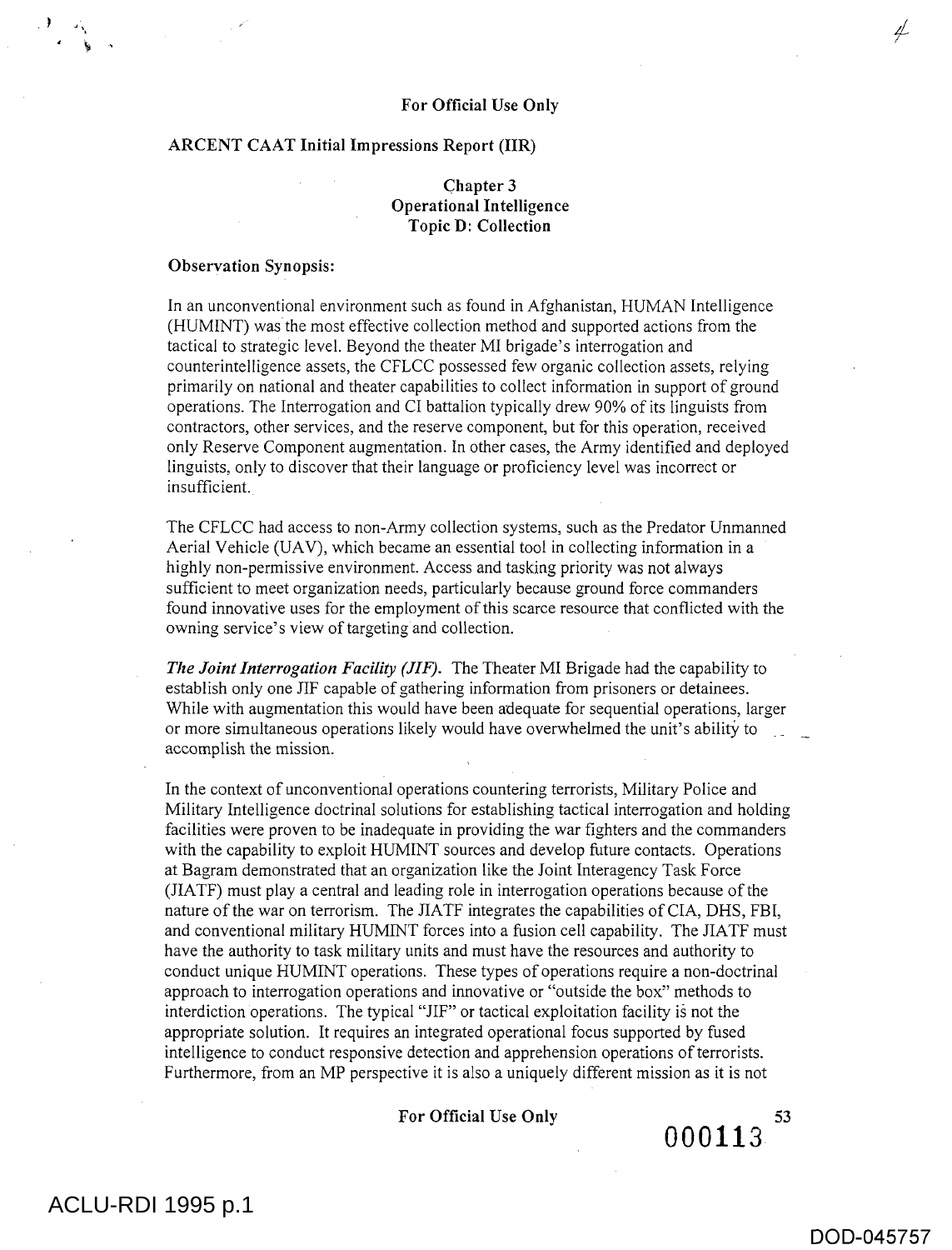just a "Detainee" or EPW holding facility. Instead, it is a unique operational intelligence exploitation facility in which the MP resources must be subordinate to the JIATF in regards to evacuation / release decisions on detainees.

A related point is that the doctrinal approaches to "EPW" or "Detainee" operations initially utilized by CFLCC did not take full advantage of the various policies adopted by civilian leadership to deal with the unique nature of this unconventional operation. The laws and policies regarding the war against terrorism must be used to the maximum extent possible and support flexibility for commanders instead of acting as restrictive barriers. The laws permit greater latitude than what is exercised in conventional operations. Commanders must understand the need for custodial interrogations of people whom U.S. forces have no intention of detaining. In addition, there is a need for absolute non-disclosure of the identities of all persons in custody until they have been determined to be not of high value or high intelligence value. This approach is not risk free, but success requires innovative action. This innovative action must facilitate:

- a. Segregation of high value individuals.
- b. "Incentive Program" controlled by intelligence personnel dictates level of treatment above minimal standards.
- c. Release v. Repatriation of individuals (There are differences between the two.)
- d. Interrogators must have TS Clearances

Interrogators must have more strategic level training (i.e. — Training must emphasize unconventional interrogation operations and place less emphasis on tactical EPW interrogations). In addition to this increased training, **all** interrogators should have TS Clearances to be able to work seamlessly with the JIATF.

Flexibility should be provided to commanders on the ground on the ability to determine \_ to hold or release persons that are not deemed to be a High Value or High Intelligence Value.

High Value individuals must be segregated from the general detainee populace. MP and interrogation assets must **be able** to cover and accommodate these situations.

*Linguist Support.* The Interrogation **and** CI Battalion, lacked sufficient linguists to accomplish the mission without augmentation from contractors and Reserve Component augmentees.

The Joint Interrogation Facility was designed to fill 90% of its requirements from joint, contractor, **and** reserve component manning. **The** Reserve Component provided limited, high quality manning, but no other services contributed to the manning of **the JIF,** except **for the USMC while it was responsible for the installation at Kandahar. The result was a shortage of linguists, and initially, insufficient manning.** 

 $54$  For Official Use Only  $000114$ 

# DOD-045758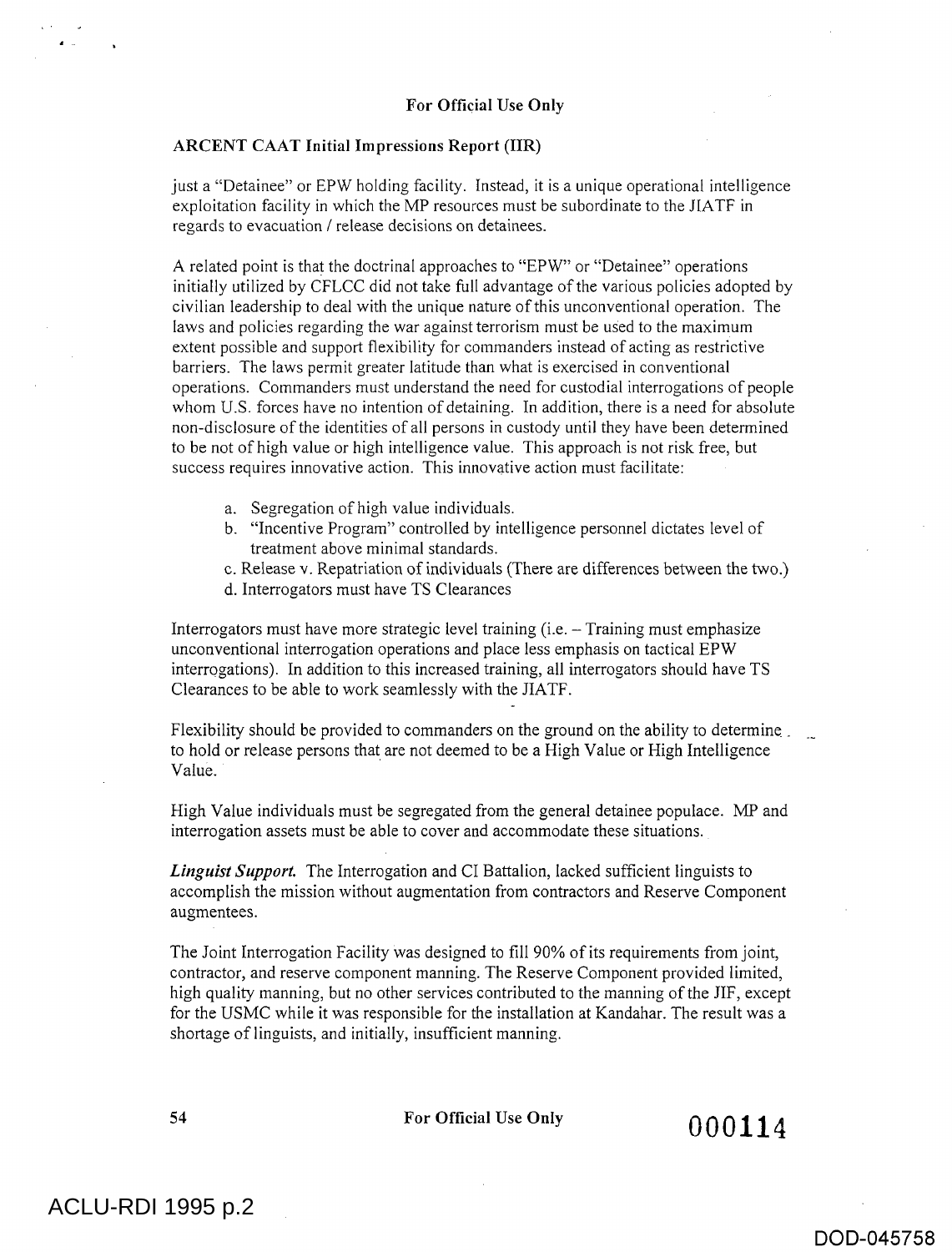The mission of screening and interrogating large numbers of important detainees demanded native-proficiency level linguists in order to perceive cultural nuances, understand a variety of dialects, and accurately understand acquired information. The most effective means of acquiring native linguists was through contracting. The Army could not provide, and did not have an effective system in place to identify and contract for, this support. On its own initiative, the Interrogation and CI Battalion was able to initiate the process to find and contract for a linguist in a critically short, but essential, language prior to deployment.

Another factor contributing to initial difficulties was that the Army identified linguists by language group, not specific language and dialect, and many linguists were only marginally proficient. As a result, the Interrogation and CI Battalion had to return 60% of the linguists provided to the United States because they did not possess the requested language, or where not sufficiently skilled in the language they possessed.

*Unmanned Aerial Vehicle (UAV)*: UAVs became one of the most important collection assets in theater because they allowed commanders and intelligence staffs a real time, visual view of the battlefield. Overall, the Predator met CFLCC requirements for imagery collection in Afghanistan and could support Army operations in the future, although its capabilities could be improved with the addition of a laser designator for locational and targeting use.

The USAF operated and controlled all military UAVs in theater. The CFLCC was given tasking authority of these UAVs during high priority operations, but there were often conflicts of purpose and task. Because the system resided with the Air Force, their analysts were trained primarily to identify and track air-appropriate targets. While the Air Force was supportive to Army requirements when tasked by CENTCOM, they were not capable of exploitation the ground-oriented products required by the CFLCC. This need, to exploit imagery in a more rapid, focused fashion tailored to Army needs was not acknowledged by the USAF during the operation. The Theater MI Brigade has created a UAV Exploitation Team (UET) that captured UAV images and exploited them to facilitate ground-oriented analysis, adding considerably to the amount of intelligence derived from each UAV mission.

The ability to see the battlefield on video and simultaneously at virtually any level of command also created the opportunity for leaders to participate in battles to an unprecedented degree. While this had benefits in terms of speed of the decision-making process and shared awareness of the battlefield, it may have resulted in multi-echelon participation in decisions normally made at lower levels. Most commanders and staff officers expressed frustration at being "micromanaged" from one or two levels above them.

For Official Use Only  $0.00115$  55

DOD-045759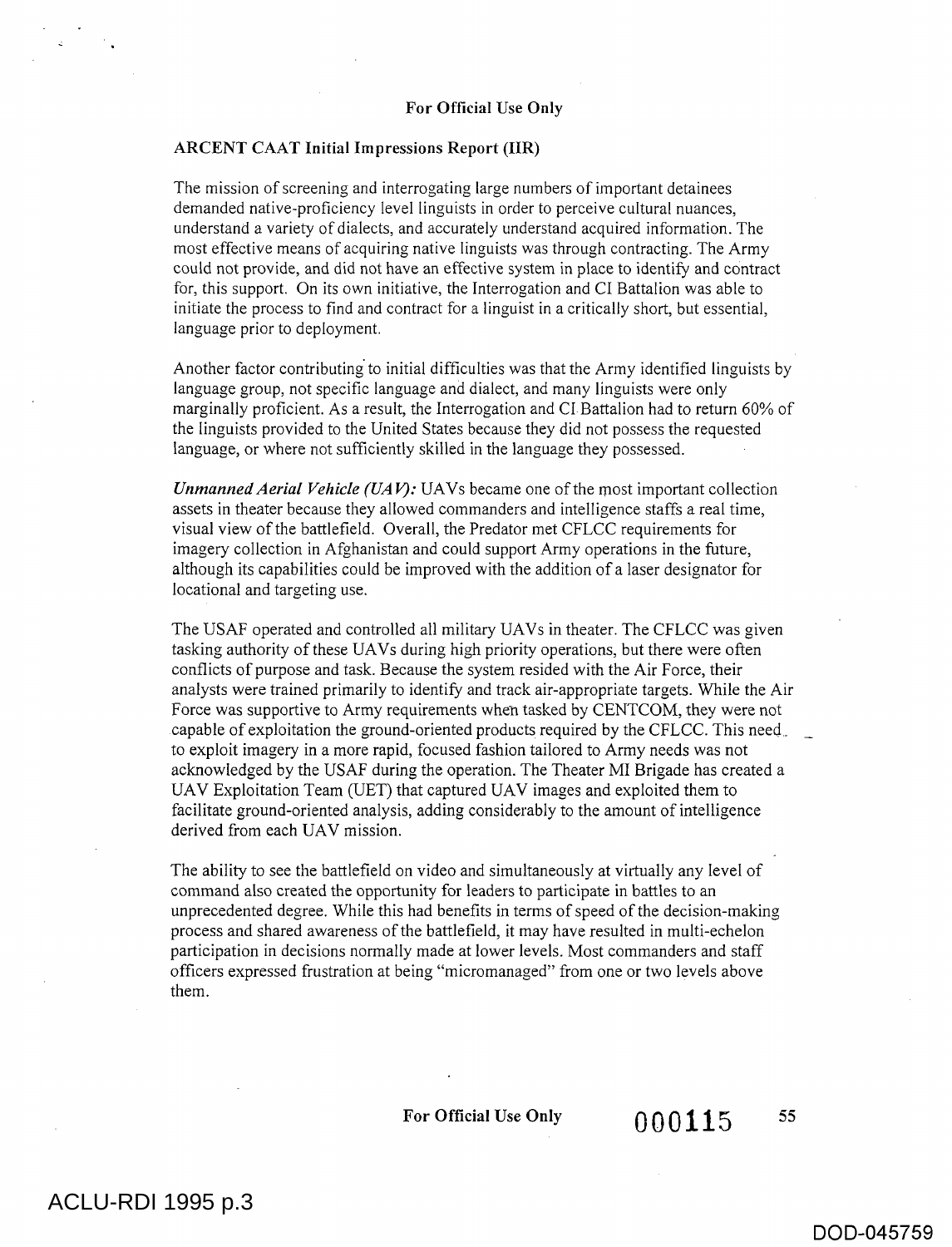$\frac{1}{2}$   $\frac{1}{2}$   $\frac{1}{2}$   $\frac{1}{2}$   $\frac{1}{2}$   $\frac{1}{2}$   $\frac{1}{2}$   $\frac{1}{2}$   $\frac{1}{2}$   $\frac{1}{2}$   $\frac{1}{2}$   $\frac{1}{2}$   $\frac{1}{2}$   $\frac{1}{2}$   $\frac{1}{2}$   $\frac{1}{2}$   $\frac{1}{2}$   $\frac{1}{2}$   $\frac{1}{2}$   $\frac{1}{2}$   $\frac{1}{2}$   $\frac{1}{2}$ 

### ARCENT CAAT Initial Impressions Report (IIR)

generally reduced when NGOs begin sustained operations. The C-JCMOTF's continued presence could have caused tensions with NGOs. NGOs cooperated with our HA efforts, but prefer to avoid an obvious association with the military. A Civil Military Operation Center (CMOC) in title alone creates the perceived association NGOs seek to avoid. CMOCs in direct support (generally battalions) were referred to as Civil Humanitarian Liaison Centers (CHLCpronounced Chic-lit), the term used by the British military. It also immediately identifies the level of the CA force, since CMOC is used at all levels of support.

The collection and classification of information and samples of Dexorybo Nucleic Acid (DNA) collected through the Personnel Identification Data (PID), and the subsequent Mobile Interrogation Team (MIT) process has enhanced the ability to provide FP through the immediate identification of suspected criminals, and it has also enhanced the nations ability to collect criminal intelligence information for future pursuit and processing of suspected criminals (terrorists). When the campaign on the "War Against Terrorism" in Afghanistan, the Afghan Military Forces (AMF) were already holding approximately 3200 detainees throughout the Coalition Joint Operational Area (CJOA) Afghanistan. US forces were directed to collect PID on all potential Taliban and al-Qaeda members in an effort to identify America's newest enemies. PID collection packets (consisting of names, fingerprints, DNA, and digital photos) became a key tool in our fight in the AOR. Once a detainee has completed the PID process, they are screened by the MIT to determine if they meet the criteria established by the CFLCC for retention under the custody of the US forces and subsequent movement to the Theater Short Term Holding Facility (STHF) in the AOR. Increased training needs to occur between the MP and the Military Intelligence (MI) community to ensure that all tactics, techniques and procedures (TIP) are comprehensively addressed. These types of missions are ideal for both the MP and the MI branches because of the mobility and flexibility of the MP Corps, and the MI requirement for collection and processing in information. Due to the uniqueness and newly implemented process that occurred, it is recommended that the both the MP and MI communities address the cooperative affect that these missions require.

The additional duty appointment of an MP Bn staff officer was assigned to address the issues and concerns identified by the International Committee of the Red Cross (ICRC) in reference to the detainees being held throughout the AOR. The MP Battalion staff officer provided a cooperative relationship between the ICRC and the MP Bn conducting the detainee operation. The ICRC staff representative performs as a liaison/mediator between the Bn Commander, the unit conducting the interment process within the wire and the ICRC detainee representative. The additional tasking of an ICRC Coordinator is usually conducted at the brigade level. However, the MP Bn Commander identified the need to have a facilitator within his own staff in order to facilitate the relationships that he knew were required when working with the ICRC. The ICRC involves itself with the observation and interaction of detainees/EPW within a area of conflict. The ICRC consistently referred to the detainees as EPWs; however, the MP Bn continued to explain and enforce the use of the term detainee when coordinating/cooperating with the ICRC. Several issues arose regarding the ICRC at Kandahar and Bagram due to the amount of time the detainees were being held. The collection facility at both Kandahar and Bagram were originally designed to be temporary (24-48 & 24-72 hour) holding facilities. The average time a detainee is being held at Bagram in one month, Kandahar's

156 For Official Use Only 000116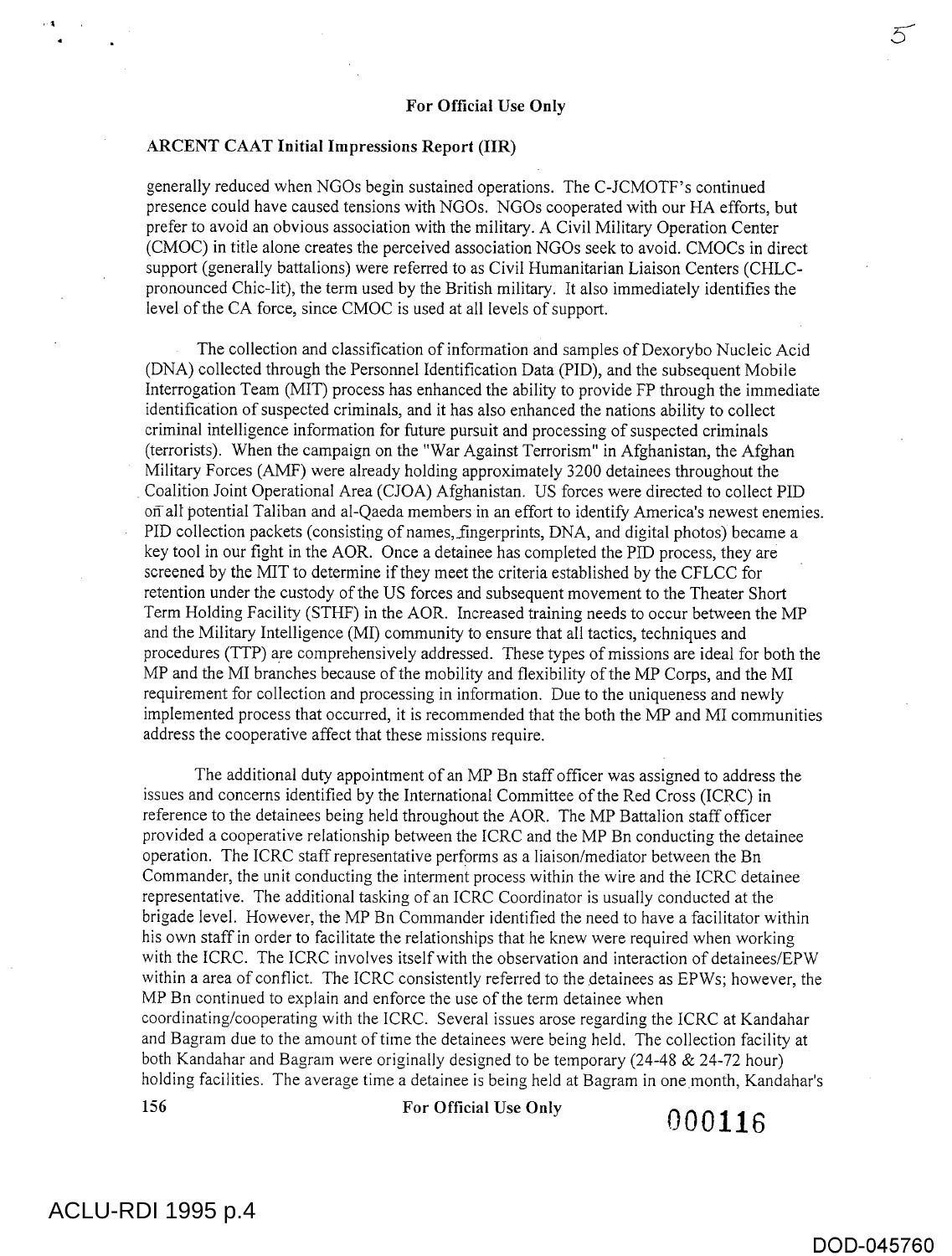average time is a little longer. This presents inherent danger to the overall base/base cluster defense plan due to the target of opportunity the detainee facility provides to the enemy. The unit ICRC (additional duty appointee) needs to receive training/information exchange of the requirements/responsibilities of the ICRC prior to arrival in theater to conduct detainee operations. Staff representatives tasked to perform as C2 multipliers when dealing with agencies outside of the traditional military spectrum, is an overall positive approach to addressing entities that will inherently be on the battlefield and within the AOR during most operations.

Several training requirements may be identified for future development of units/services who are responsible for the preponderance of FP activities in an active theater of operations. The initial hand-off between the Marine Corps and the MP Company (Co) (CS), and the MP Co (CS) and the MP (Guard) Company incurred several issues concerning consistent implementation of procedures in reference to conducting the handling of the detainees. In order to facilitate the training and hand-over, CFLCC sent a specialized detainee/Enemy Prisoner of War (EPW) team to help ensure that as smooth a transition between units would occur. Eventually the issues were resolved, but have created persistent problems with the unit, the detainees and the ICRC.

Additional training requirements when working in a Joint operations include, but are not limited to the following: detainee security in-transit, coordination with Military Intelligence in the conduct of internee interrogation, and EPW processing, etc., and extraction of detainees by air and other available means. Future warfare will require MPs to extract detainees/EPWs early in the fight. During the unconventional warfare phase, and starting in early combat operational phases, to gain real time intelligence value which will shape the current operations (Personal Identification Data (PID)/Mobile Interrogation Team (MIT)/and Military Intelligence Support Team (MIST). The MIST consists of, but not limited to, Special Operation Forces (SOF), Civil Affairs (CA), and Counter Intelligence (CI). The purpose of the MIST is to repair inadvertent/perceived damage conducted by United States personnel and is information based, not the retrieval of suspects (i.e., low over flight of homes without roofs was considered an invasion of privacy, particularly concerning the female Afghan). Presently conducting intertheater transfer of detainees. The collection of detainees initially begins in a forward collection sight. Then the detainees are moved to a Detainee Collection Point, formerly known as the Division Collection Point, for initial processing. The detainees are then moved to a Short Term Holding Facility (STHF), formerly known as the Corps Holding Area. Ultimately, the detainees will be transferred to an out of theater longer term holding facility. Echeloning of evacuation level does not necessarily, in the nonlinear battlefield, connote threat level. In this AO the division collection point was at lower threat condition (THREATCON) Level than in the STHF, although the division collection point was closer to the objective area. This is a change in the traditional battlefield approach to the collection and processing of detainees/enemy prisoner of war (EPW), and an excellent representation of a noncontiguous asymmetrical environment. MPs remain the force of choice in these environments, and thus ultimately an increase is feasible in order to support CINC's objectives, and ultimately National Command Authority (NCA) goals.

The ability to conduct United States (U.S.) Law and Order (L&O) missions, both on Camp Doha and in the theater of operations are restricted to U.S. military personnel only. The ARCENT Kuwait PM is only authorized to conduct L&O requirements within the confinement

For Official Use Only

# **000117**

157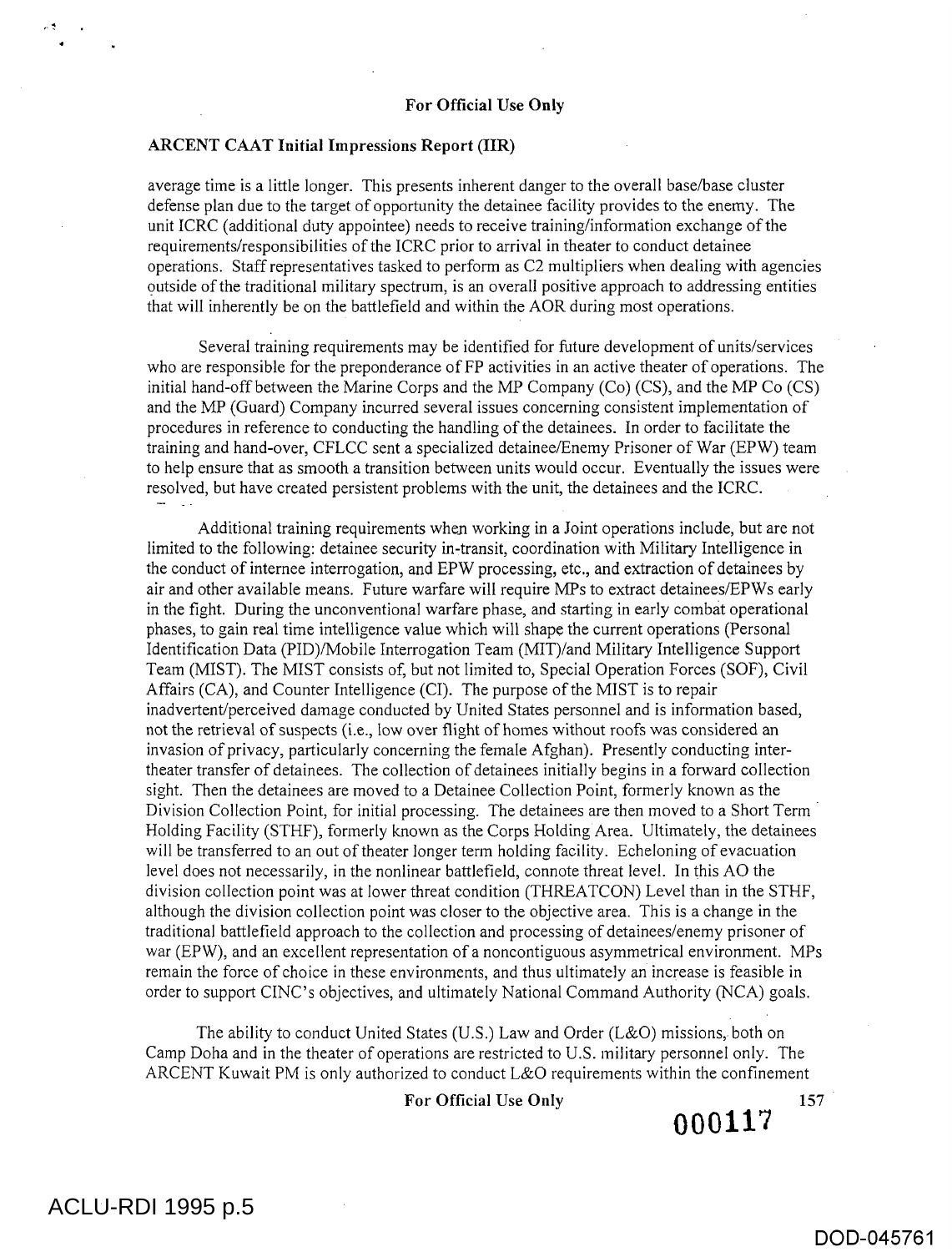of Camp Doha. During events where U.S. personnel participate in misconduct off post, they are subject to the local law enforcement agencies this is where the OMC is utilized. The Office of Military Cooperation (OMC) provides a liaison to assist in any incidents that may occur both on and off the installation. U.S. security contract personnel are not authorized to perform personal security details (PSD) off post due to the restriction of weapons off post. However, U.S. soldiers are allowed to conduct military operations off post while armed. L&O missions vary depending on the location within the area of responsibility for the Central Command (CENTCOM). L&O missions conducted in the theater of operations allows for the investigation and prosecution of any case against a U.S. soldier by U.S. forces. A cooperative approach to establishing L&O authority is very dependent on the situation, and most importantly what the Host Nation wishes to allow. Establishing a cooperative approach to conducting L&O missions should be conducted by highly trained and experienced personnel within the Military Police/Criminal Investigation Directorate (CID) field.

The training of leaders in the field, particularly those dealing with the interpretation and enforcement of FP in a battlefield environment, needs additional Level II threat and antiterrorism training. Additional Force Protection training will enhance Military Police and other Force Protection personnel/entities capability to provide guidance and overarching planning concerning the needs for - standoff, entry control requirements, identifying high value targets (HVT), airport security, etc. This is especially important when integrated into a joint/combined/coalition operation. By providing Force Protection Level II threat and antiterrorism training to both officer's and non-Commissioned Officers (NCO) will enhance their ability to respond to these types of requirements in the growing number of joint/combined/coalition operations. Recommend officer's and NCO's ability would greatly improve if these types of topics were included/improved in current officer and NCO career developmental courses. For officer's, this training would be best provided as a supplement to the Officer's Basic Course (OBC) with a refresher or advanced level of training at the Advance Course (OAC). For the NCO, this training would be best provided at the Basic Non-Commissioned Officer's Course (BNCOC) with a refresher or advanced level of training at the Advance Non-Commissioned Officer's Course (ANCOC). The recommendation for this training at these levels is because of their increased opportunity to become involved with these types of requirements/missions.

### Key Lessons Learned:

- Providing HA concurrent with combat operations may result in continued military presence of NGOs in the AOR.
- Uniforms can be a force protection issue when conducting HA in a semi-permissive environment. It is important to have a good relationship with the NGOs and address their concerns, but to not compromise safety of soldiers or integrity of mission.
- Increased training needs to occur between the MP and the Military Intelligence (MI) community to ensure that all tactics, techniques and procedures (TTP) are comprehensively addressed.

158 **For Official Use Only** 

**000118** 

# ACLU-RDI 1995 p.6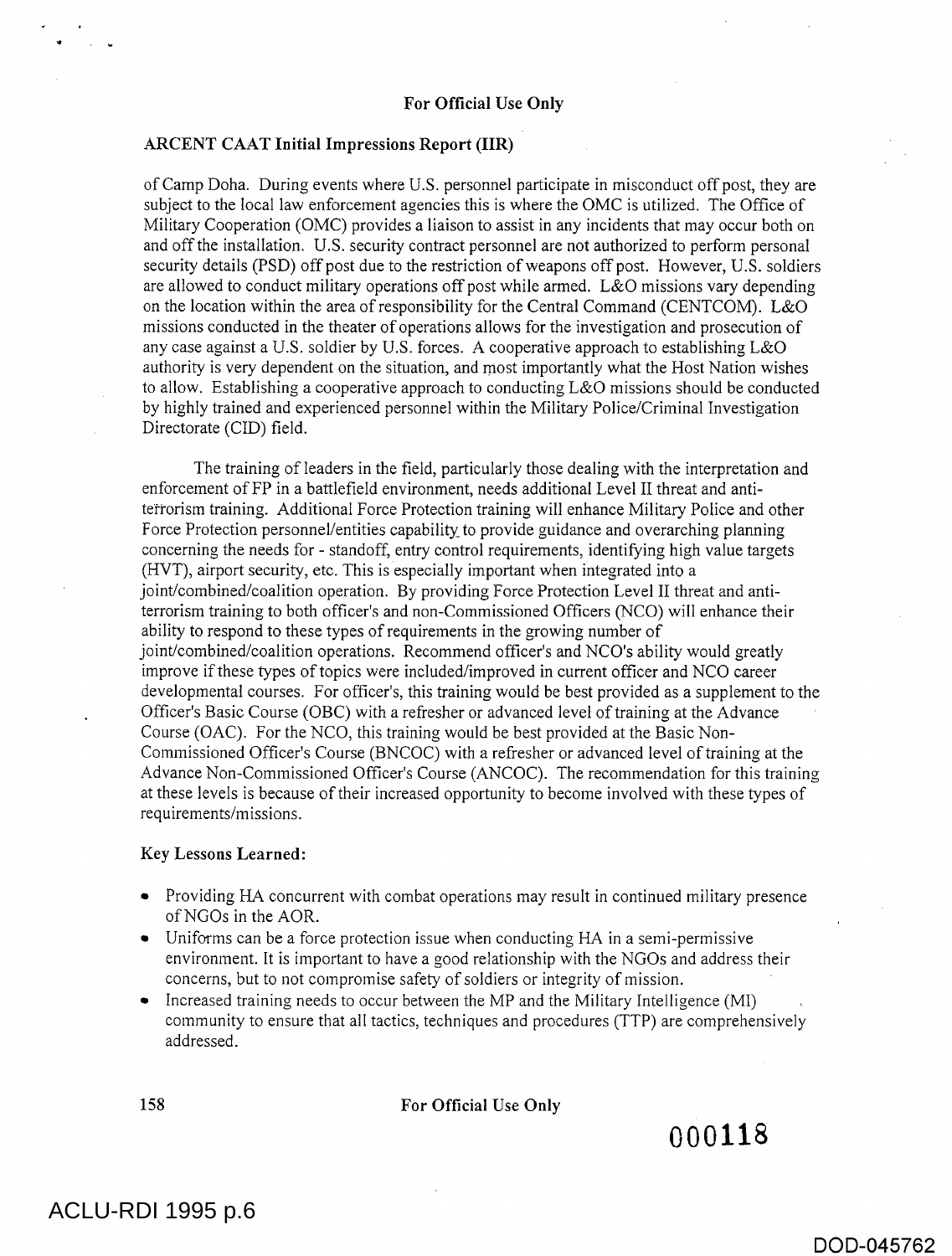- These types of missions (PID/MIT) are ideal for both the MP and the MI branches due to the mobility and flexibility of the MP Corps, and the MI requirement for collection and processing in information.
- Combined training, incorporating several different Army branches of service, needs to occur due to these increasing mission requirements concerning detainees/EPW, and engaging populations in the AOR.
- The preferred methods for the use of linguists are those habitually found within the MI community due to the security and sensitivity of the interview. However, due to the shortage of military linguists versed in the languages used throughout the AO, civilian contract linguists were required in order to complete this process. The lack of Army linguist presents an increasing problem as we employ our forces in remote and austere environments.
- A cooperative approach to establishing L&O authority is very dependent on the situation, and most importantly what the Host Nation wishes to allow.
- A cooperative approach to conducting L&O missions should be conducted by highly trained and experienced personnel within the Military Police/Criminal Investigation Directorate (CID) field.
- By providing Force Protection Level II threat and anti-terrorism training to both officer's and non-Commissioned Officers (NCO) will-enhance their ability to respond to these types of requirements in the growing number of joint/combined/coalition operations.

000119